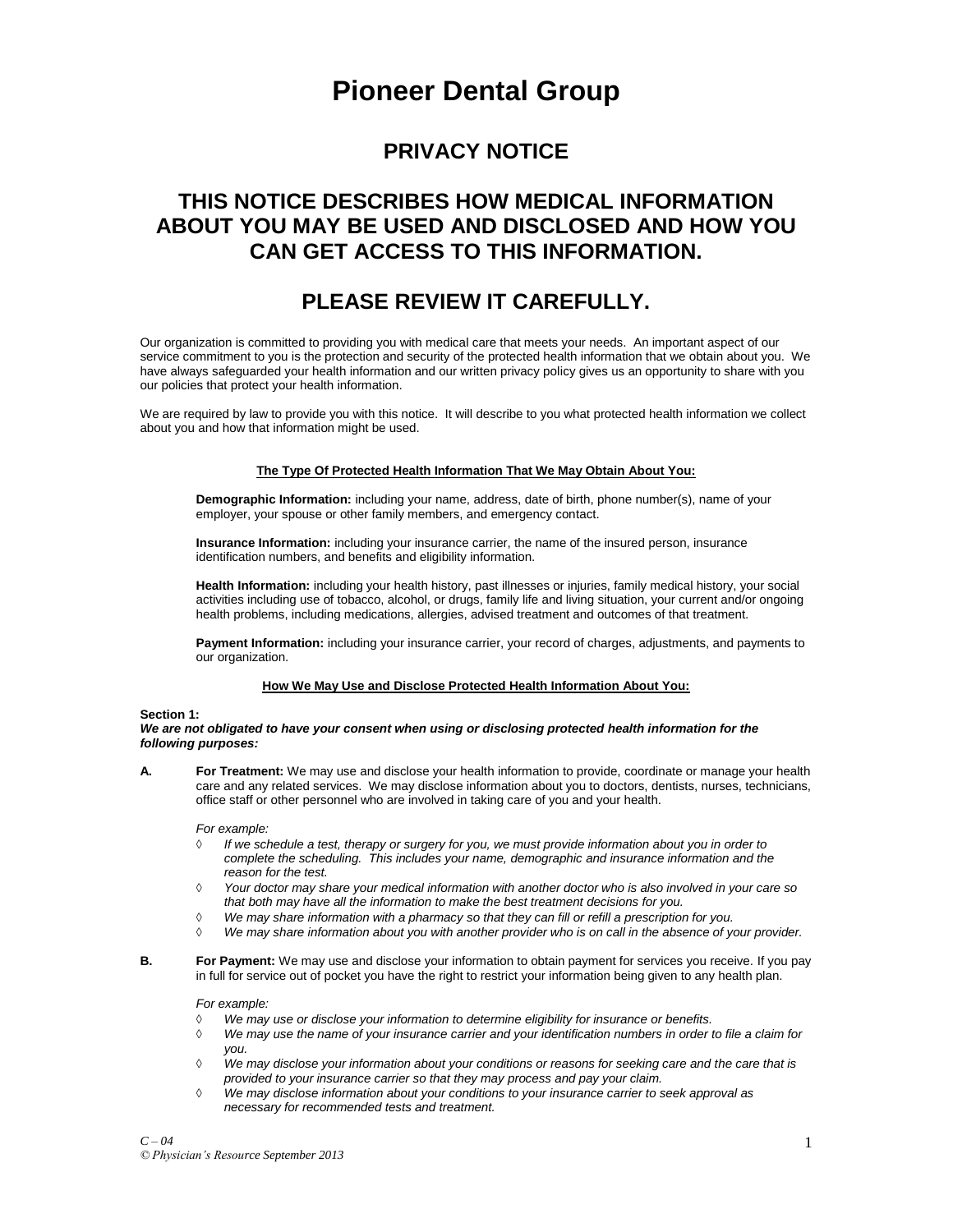- *We may provide information about your services to a health care clearinghouse so that they may distribute a claim to your insurance carrier on our behalf.*
- *If we refer you to another facility or provider we may provide them with your insurance information to expedite your registration and assure that they are participants in your insurance plan.*
- **C. For Health Care Operations:** We may use or disclose protected health information about you in order to evaluate our care for you or to meet a business need of the organization. These activities include quality assessment activities, employee review activities, training students, compliance audits by your insurance carrier, and conducting or arranging for other business activities.

# *For example:*

- *We may use information about you to evaluate the performance of our staff in caring for you.*
- *We may use your information to evaluate our efficiency.*
- *We may use your information to evaluate and respond to a patient complaint.*
- *We may share your health information with students or residents who are learning to care for patients.*

We may also use or disclose protected health information to our Business Associates in the performance of health care operations. A Business Associate is an entity or person engaged by this organization to perform a business activity on behalf of the organization. Our Business Associates are obligated by contract to protect health information they receive or generate about you.

### *For example:*

- *We may provide information to our transcription service so that they can produce a written copy of your encounter in our office.*
- *We may provide information to our accountant in order to prepare our organization's financial reports.*
- *We may share information with qualified consultants in order for them to provide business management advice.*

# **D. Other Contact Situations:**

- We may use your information to call and remind you of an appointment in our office.
- $\Diamond$  We may tell you about or recommend possible treatment options or alternatives that may be of interest to you.
- $\Diamond$  We may tell you about health-related products or services that may be of interest to you.
- $\Diamond$  We may use your information for marketing, and fund raising you do have the right to opt out of the marketing and fund raising information.

# **E. Special Situations:**

**Emergencies:** We may use or disclose protected health information in the case of a medical emergency.

**Required by Law:** We may use or disclose your protected health information if the disclosure is required by law.

**Public Health:** We may disclose protected health information about you for public health activities. These activities generally include the following:

- $\Diamond$  To prevent or control disease, injury or disability
- $\Diamond$  To report births or deaths
- $\Diamond$  To report child abuse or neglect
- $\Diamond$  To report reactions to medications or problems with products
- To notify a person who may have been exposed to a disease or may be at risk for contracting or spreading a disease or condition
- $\Diamond$  To notify the appropriate government authority if we believe a patient has been the victim of abuse, neglect or domestic violence. We will only make this disclosure if you agree or when required or authorized by law.

**Health Oversight:** We may disclose protected health information to health oversight agencies that oversee our activities. These activities may include audits, investigations and inspections and are necessary for the government to monitor the health care system, government programs and compliance with civil rights laws.

**Lawsuits or Disputes:** If you are involved in a lawsuit or a dispute, we may disclose medical information about you in response to a court or administrative order. Subject to legal requirements, we may also disclose medical information about you in response to a subpoena.

**Law Enforcement:** We may disclose protected health information, so long as all applicable legal requirements are met, for law enforcement purposes.

**Coroners, Medical Directors and Funeral Directors:** We may disclose protected health information to a coroner or medical examiner. This may be necessary, for example, to identify a deceased person or determine the cause of death. We may also release information about patients to funeral directors as necessary to carry out their duties.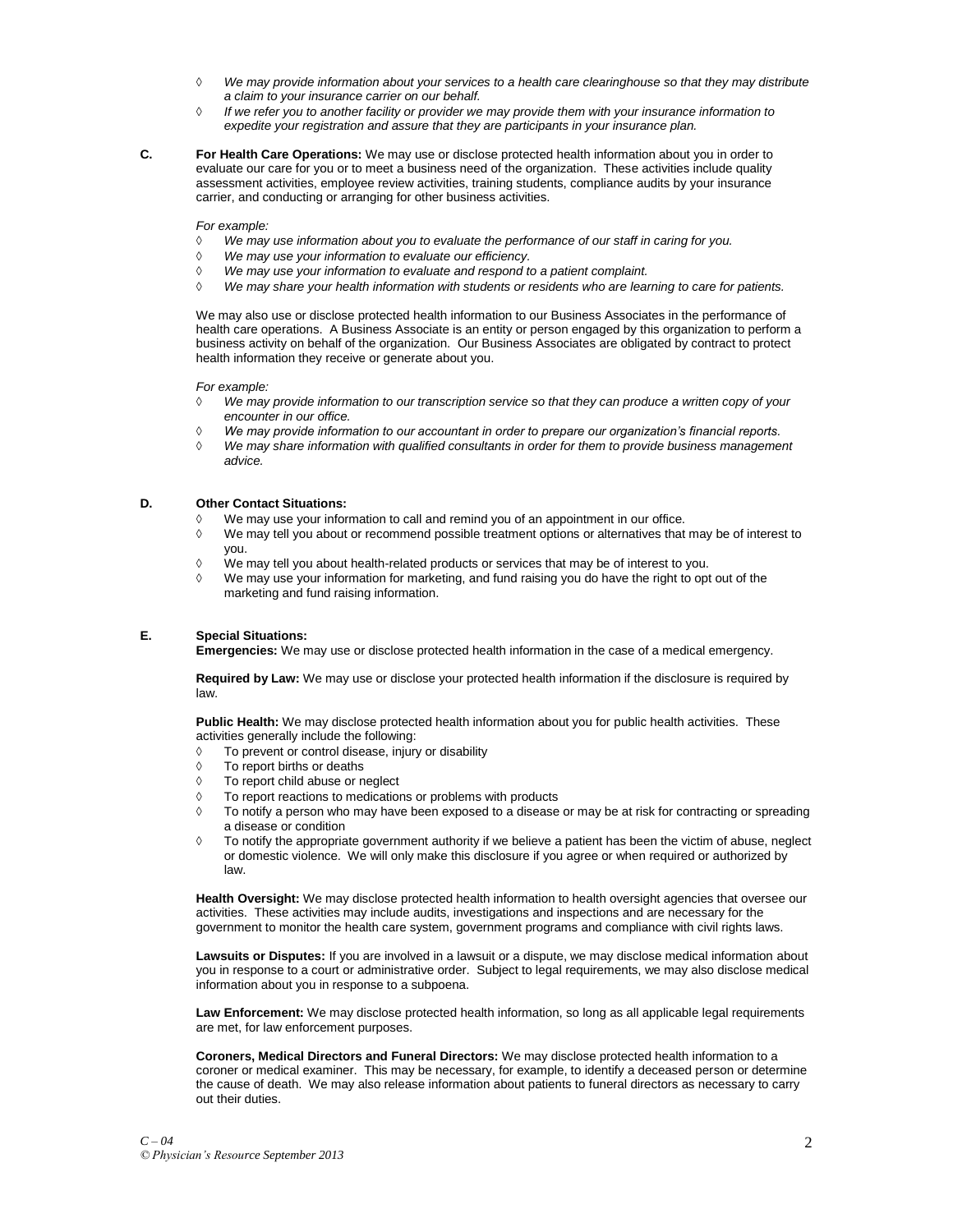**Workers Compensation:** We may disclose medical information about you for programs that provide benefits for work-related injuries or illness.

**Military Activities, National Security and Intelligence Activities:** If you are a member of the armed forces, or part of the national security or intelligence communities, we may be required by military command or other government authorities to disclose protected health information about you. We may also disclose information about foreign military personnel to the appropriate foreign military authority.

**Organ and Tissue Donation:** If you are an organ or tissue donor, we may disclose protected health information to organizations that handle organ or tissue procurement when necessary to facilitate organ or tissue donation or transplantation.

**Inmates:** If you are an inmate of a correctional institution or under the custody of a law enforcement official, we may release medical information about you to the correctional institution or law enforcement official. The release would be necessary 1) for the institution to provide you with health care; 2) to protect your health and safety or the health and safety of others; or 3) for the safety and security of the correctional institution.

**Serious Threats:** As permitted by applicable law and standards of ethical conduct, we may use or disclose protected health information if we, in good faith, believe that the use or disclosure is necessary to prevent or lessen a serious and imminent threat to the health or safety of a person or the public.

**Information that is not personally identifiable:** We may use or disclose information about you in a way that does not personally identify you.

#### **Section 2:**

# *Protected Health Information Use and Disclosure That Requires an Opportunity for You to Agree or Object*

Family and Friends: We may disclose your protected health information to your family or friends or any other individual identified by you when they are involved in your care or the payment of your care. We will only disclose the protected health information directly relevant to their involvement in your care or payment. If you are available, we will give you an opportunity to object to these disclosures, and we will not make these disclosures if you object.

If you are not available, we will determine whether a disclosure to your family or friends is in your best interest, and we will disclose only the protected health information that is directly relevant to their involvement in your care.

### **Section 3:**

### *Protected Health Information That Cannot Be Disclosed Without Your Specific Authorization:*

Other uses and disclosures of your protected health information will be made only with your written authorization, unless otherwise permitted or required by law as described below.

You may revoke this authorization by notifying us in writing at any time.

### **Your Rights as a Patient:**

### **You have the right to inspect and copy your protected health information.**

You may inspect and obtain a copy of your protected health information maintained in our office. We may charge you for the cost of copying, mailing or associated supplies.

Under federal law, however, you may not inspect or copy psychotherapy notes or information compiled in reasonable anticipation of a civil, criminal or administrative action or proceeding. Certain documents pertaining to laboratory services are also exempt under federal law.

You have the right to an electronic copy of your records however this office does not have electronic records. However we will copy your paper chart if requested in writing.

You have the right to request your records be sent via e-mail with the understanding that we will try and verify your email before sending. E-mail is not always secure and you are acknowledging this fact. This request must be done in writing.

Under certain circumstances, we may not grant your request. If we deny your request, then you may appeal our decision.

We require that requests to access your protected health information be made in writing. You can arrange to do this through our Privacy Officer.

### **You have the right to request a restriction of your protected health information.**

You may ask us not to disclose your protected health information for treatment, payment or health care operations. You may also request that any part of your protected health information not be disclosed to friends and/or family members involved in your care.

We are not required to agree to your request. If we do agree, we will comply with your request unless the information is needed to provide you with emergency care.